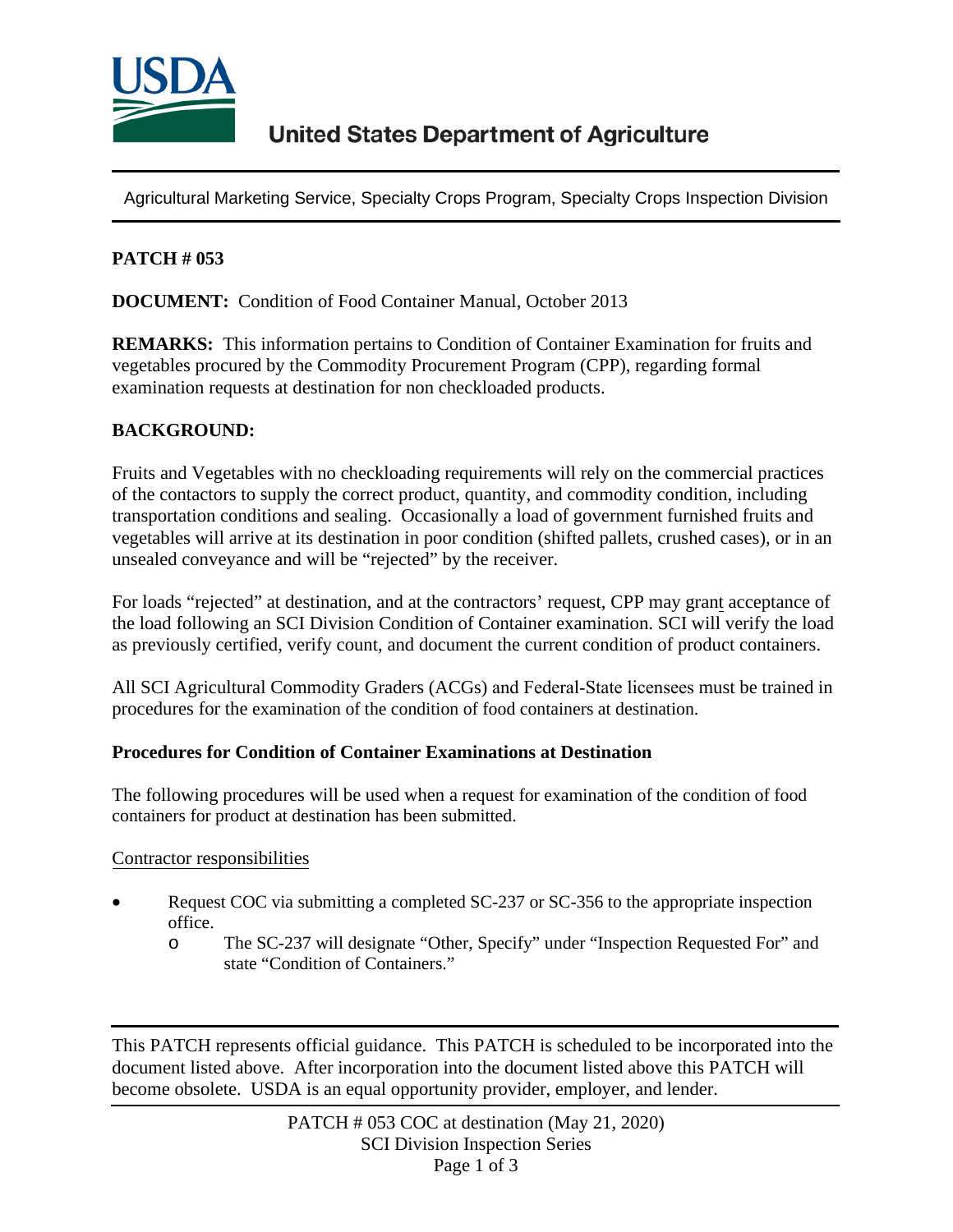- o The SC-356 will designate "Condition of Container Examination" under the "Additional Requirements" section.
- Supply SCI Representative with proper documentation to verify identity (certificates, shipping documentation etc.).
- Coordinate with the receiver to arrange for the COC examination including:
	- o Arranging all containers so they are readily accessible for sampling.
	- o Providing necessary labor and equipment for handling the product including re-stacking pallets that may have shifted.
	- o Supplying adequately lighted facilities.
	- o Re-casing product involved in the inspection when applicable

# SCI Division Responsibilities

• Verify lot identity by cross referencing shipping documentation, inspection documentation, and code marks on containers (if any).

NOTE: If lot identity cannot be determined as previously certified, a re-inspection will be required.

- Verify count
- After lot identity has been confirmed, perform COC examination as outlined in this manual and in accordance with The U.S. Standards for condition of food containers, 7 CFR 42. The normal double sampling rate will apply to all COC inspections performed at destination (see [7 CFR 42.109](https://www.govinfo.gov/content/pkg/CFR-2020-title7-vol2/pdf/CFR-2020-title7-vol2-sec42-109.pdf) Table I-A) however, if abnormal conditions are observed upon arrival (i.e. shifted pallets, wet cases, leakers, or other applicable abnormalities) the tightened rate may be applied at SCI Divisions discretion (see [7 CFR 42.110](https://www.govinfo.gov/content/pkg/CFR-2020-title7-vol2/pdf/CFR-2020-title7-vol2-sec42-110.pdf) Table II-A).
- Record results regarding examination on the appropriate AD forms based on type of primary and secondary containers in the load. This information then becomes a part of the inspection records. See [Condition of Food Container Manual, Addendum &](https://www.ams.usda.gov/publications/content/condition-food-container-manual-addendum-worksheets)  [Worksheets](https://www.ams.usda.gov/publications/content/condition-food-container-manual-addendum-worksheets) for applicable AD forms and visual aids.
- Upon completion, make a copy and provide the contractor with the original signed COC examination worksheet.

NOTE: When requested by contractor, SCI will only perform a COC on the containers in the load. SCI will not seal trailers or certify the seal on the trailer. The only documentation provided to the contractor is the signed Condition of Container examination worksheet.

This PATCH represents official guidance. This PATCH is scheduled to be incorporated into the document listed on the first page. After incorporation into the document listed above this PATCH will become obsolete.